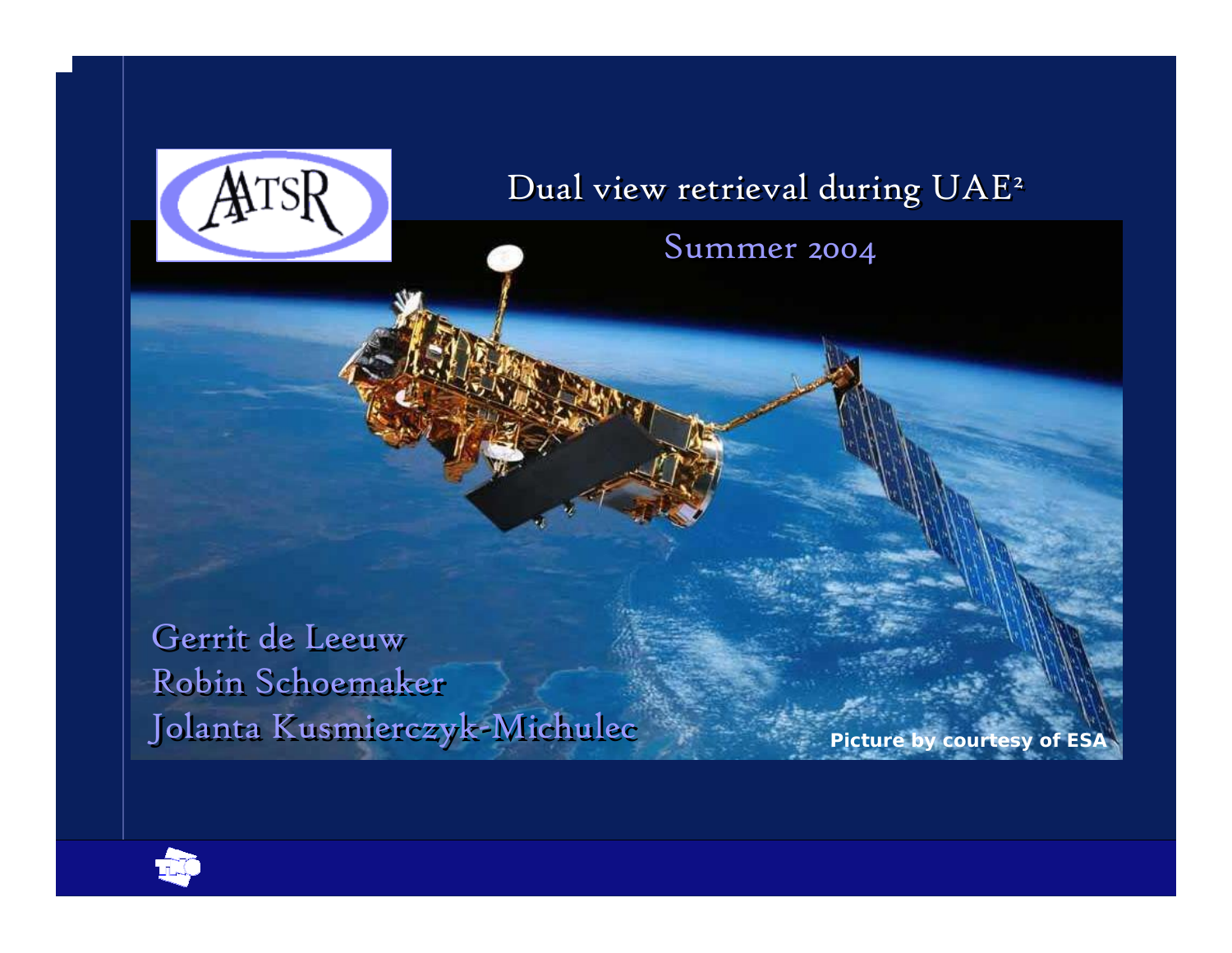## Advanced Along-Track Scanning Radiometer

- •• dual view radiometer onboard ENVISAT (ESA)
- •seven bands (0.555, 0.659, 0.865, 1.6, 3.7, 11, 12 µm)
- •1 x 1 km² resolution sensor
- •512 km swath width
- •polar orbit at ~ 800 km in 100 min.
- •global coverage ~ 3 days



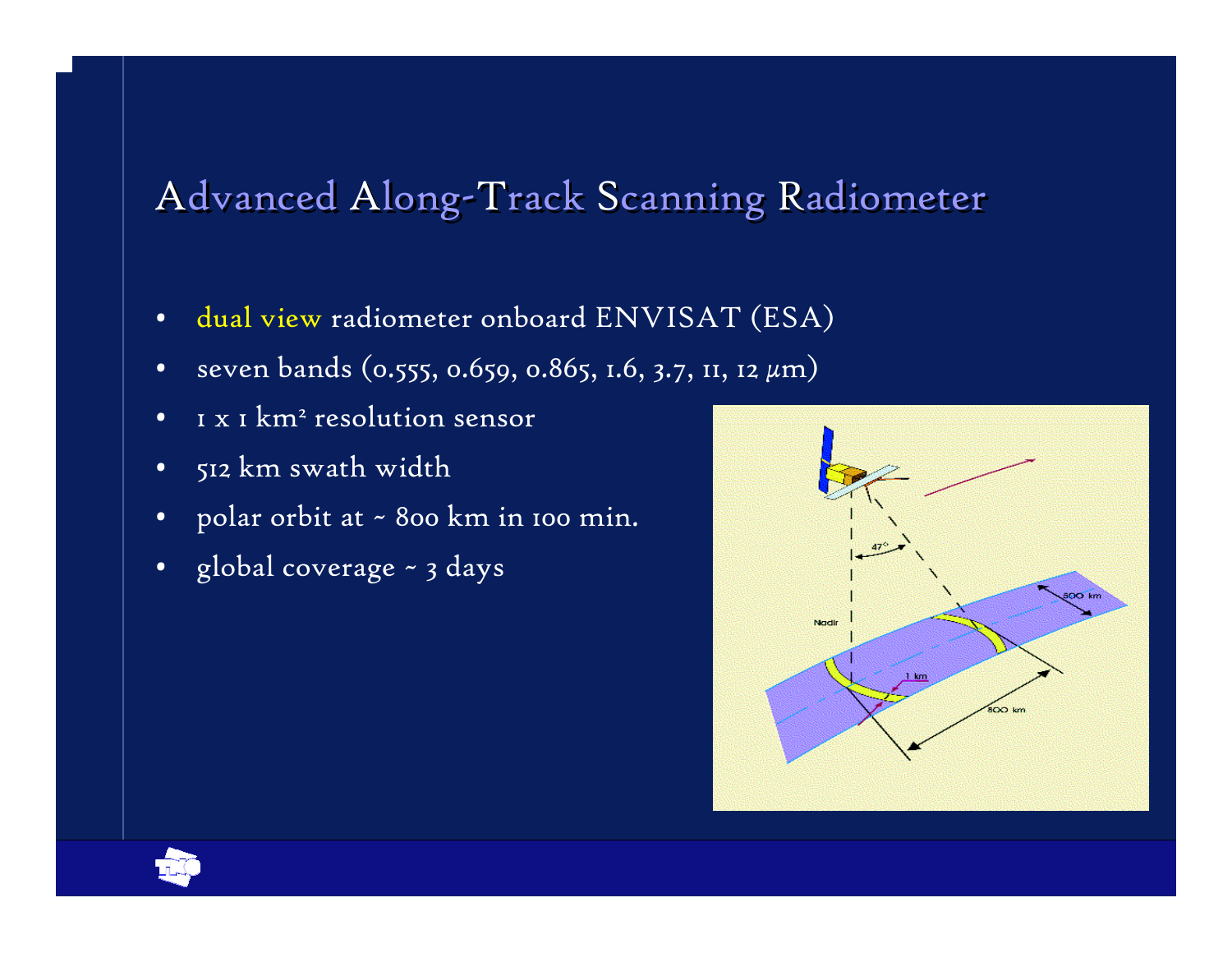### Goals for AATSR data

- •Retrieval of dust optical depth over land and sea
- •Dedicated aerosol retrieval routines
- $\bullet$  Comparisons with ground-based instruments and other space-based instruments

*Rationale* : To investigate whether the retrieval of dust optical depth from AATSR data yields reliable results above the high reflecting desert surface as well as above the coastal waters.

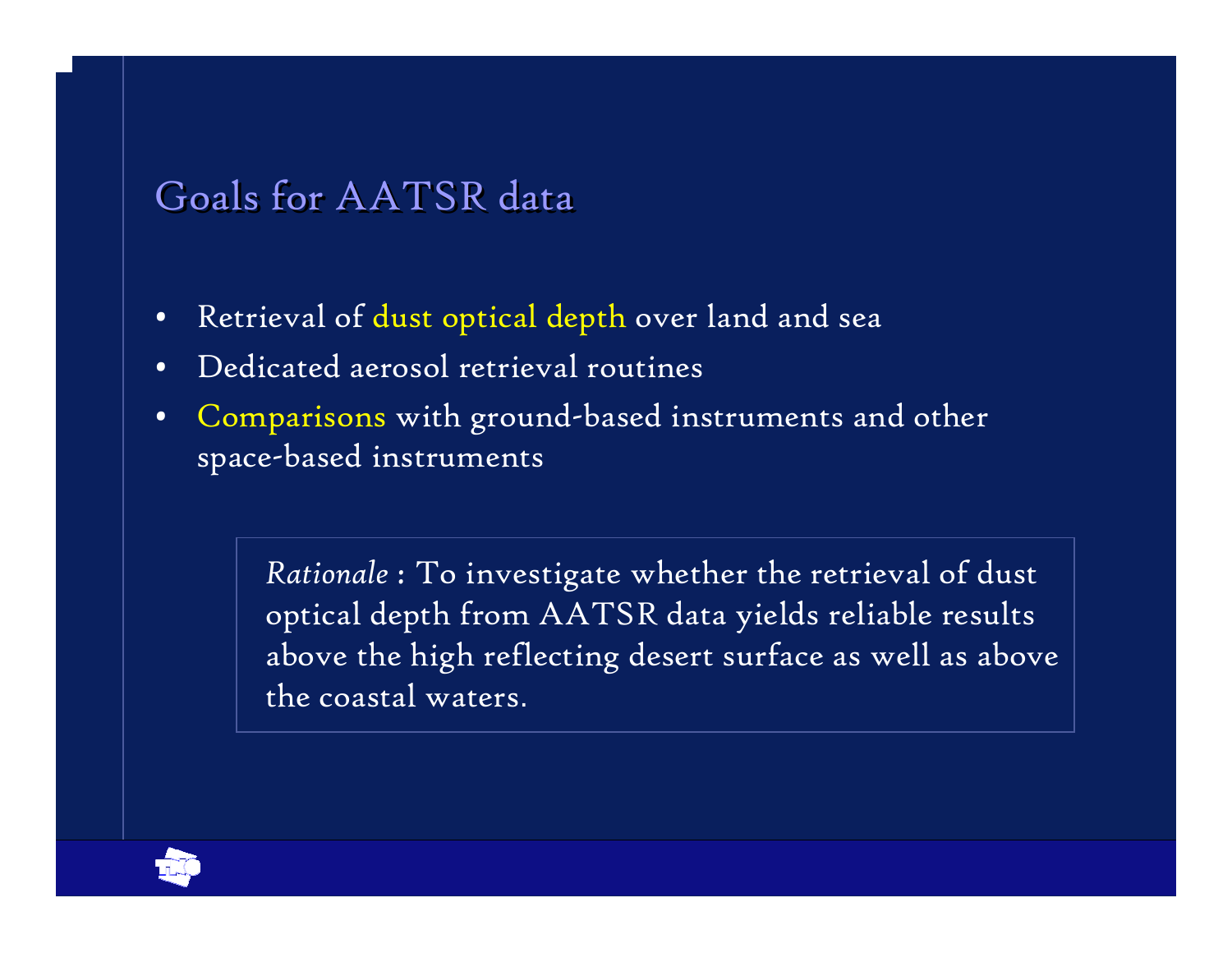# AATSR overpasses for AATSR overpasses for UAE<del>2</del> AERONET

**Orbit** 

Frame

August

September

| 12685         | 3105 | 20040803 | 06:45:06 |
|---------------|------|----------|----------|
| 12728         | 3105 | 20040806 | 06:50:51 |
| 12785         | 3105 | 20040810 | 06:24:59 |
| 12828         | 3105 | 20040813 | 06:30:44 |
| 12871         | 3105 | 20040816 | 06:36:29 |
| <u> 12914</u> | 3105 | 20040819 | 06:42:14 |
| 12957         | 3105 | 20040822 | 06:47:59 |
| 13000         | 3105 | 20040825 | 06:53:44 |
| 13014         | 3105 | 20040826 | 06:22:08 |
| 13057         | 3105 | 20040829 | 06:27:52 |
|               |      |          |          |
| 13100         | 3105 | 20040901 | 06:33:37 |
| 13143         | 3105 | 20040904 | 06:39:21 |
| 13186         | 3105 | 20040907 | 06:45:06 |
| 13229         | 3105 | 20040910 | 06:50:51 |
| 13286         | 3105 | 20040914 | 06:24:59 |
| 13329         | 3105 | 20040917 | 06:30:44 |
| 13372         | 3105 | 20040920 | 06:36:29 |
| 13415         | 3105 | 20040923 | 06:42:14 |
| 13458         | 3105 | 20040926 | 06:47:59 |
| 13501         | 3105 | 20040929 | 06:53:45 |
| 13515         | 3105 | 20040930 | 06:22:08 |
|               |      |          |          |

Date UTC

Abu Al Bukhoosh Um Al Quwain<br>Dhadnah Um Al Quwain Sir Bu Nuair Jabal Hafeet Jabal Hafeet Al Khaznha Al Khaznha Saih Salam MAARCO MAARCO Saih Salam Dhadnah SMART SMART Dalma Al Qlaa Mezaira Hamim Dhabi



ocean

coastal desert